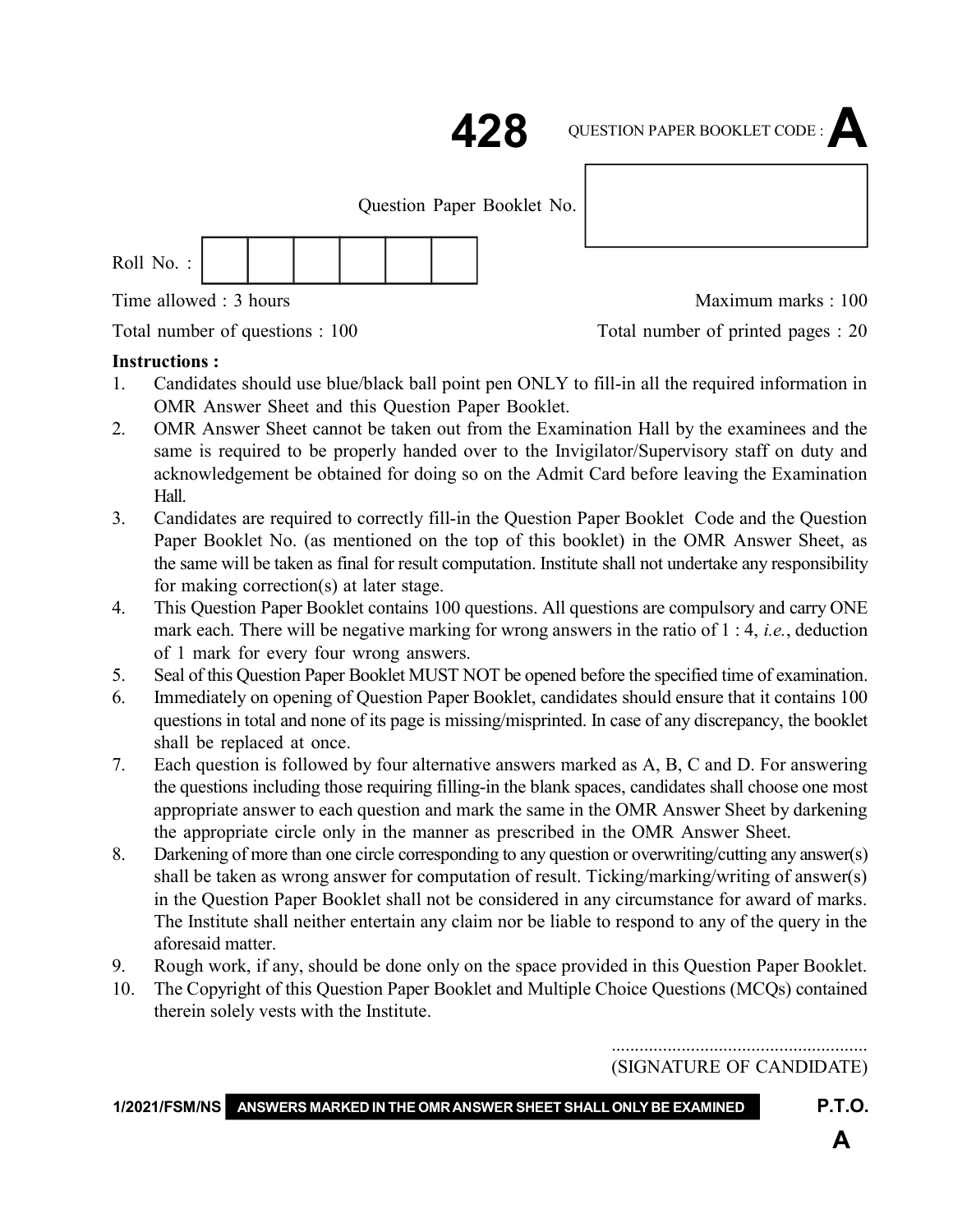## **428** : 2 :

- **PART—I**
- 1. ABC Ltd. has capital investment of  $\bar{\tau}$  400 crores. After tax operating income is  $\bar{\tau}$  45 crore and company has a cost of capital of 10%. Determine the ''Economic Value'' Added of the firm :
	- $(A) \quad \xi \quad 2 \quad \text{Core}$
	- $(B) \quad \xi \quad 3$  Crore
	- (C) ₹ 4 Crore
	- (D) ₹ 5 Crore
- 2. ..................... means the management of an organization maximizes the present value not only for shareholders but for all including employees, customers, suppliers and community at large.
	- (A) Profit Maximisation
	- (B) Wealth Maximisation
	- (C) EVA
	- (D) MVA
- 3. Financial Management is mainly concerned with :
	- (A) Acquiring and developing assets to forfeit its overall benefit
	- (B) Acquiring, financing and managing assets to accomplish the overall goal of a business enterprise
	- (C) Efficient management of the business
	- (D) Sole objective of profit maximisation
- 4. Which of the following need not be followed by the finance manager for measuring and maximising shareholders' wealth ?
	- (A) Accounting profit analysis
	- (B) Cash Flow approach
	- (C) Cost benefits analysis
	- (D) Application of time value of money
- 5. Which of the following statement is correct, related to fixed charges like interest on debt ?
	- (A) Higher the fixed charges, greater the risk
	- (B) Higher the fixed charges, lower the risk
	- (C) Higher the fixed charges, no change in the risk
	- (D) Higher the fixed charges, risk may either be lower or higher
- 6. A company is considering a proposal to install either a semi-automatic or highly automatic machine. If the firm installs a semi-automatic machine it excludes the acceptance of proposal to install highly automatic machine. Which type of capital budgeting decision is this ?
	- (A) Mutually exclusive decisions
	- (B) Independent decision
	- (C) Contingent decisions
	- (D) Rejectable decisions

**1/2021/FSM/NS ANSWERS MARKED IN THE OMR ANSWER SHEET SHALL ONLY BE EXAMINED Contd. .....**

**A**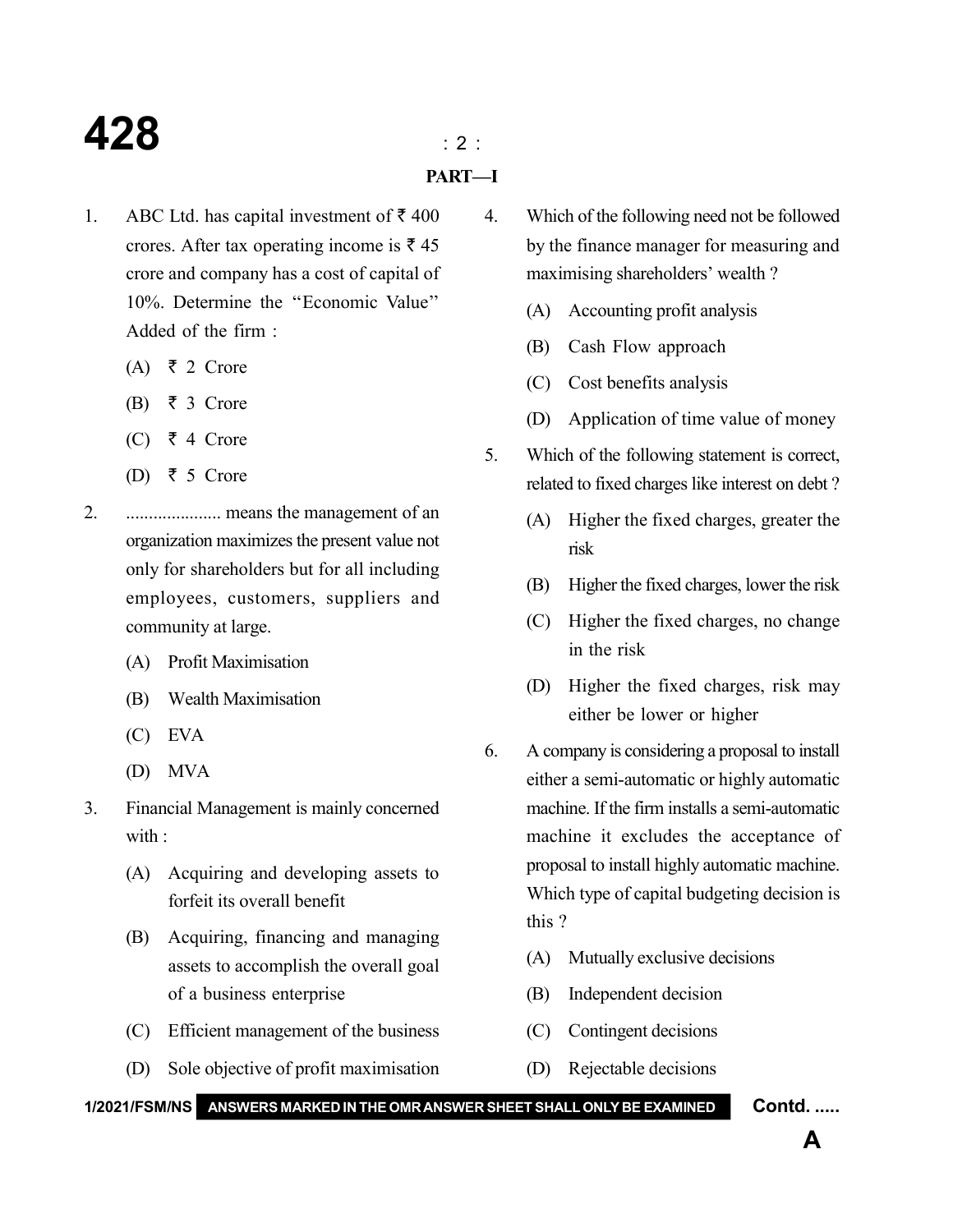- 7. Risk Adjusted Discount Rate (RADR) is :
	- (A) Risk free rate minus risk premium
	- (B) Risk free rate plus risk premium
	- (C) Risk free rate multiplied by risk premium
	- (D) Risk free rate divided by risk premium
- 8. Derive the formula for calculation of NPV if 'NCF' represents net cash flow, 'K' represents risk adjusted discount rate, 'I' represents initial investment, and '*t*' represents time period :

(A) NPV = 
$$
\sum_{t=0}^{n} \frac{\text{NCF}}{(1+k)^{t} - 1}
$$

(B) NPV = 
$$
\sum_{t=n}^{n} \frac{\text{NCF}}{(1+k)^{t}} - \text{O}
$$

 $(C)$  NPV =  $\frac{\text{NCF}}{4}$  –  $(1 + k)$ *n*  $\sum_{t=0}^{n} \frac{\text{NCF}}{(1+k)^{t}} - \text{I}$ 

(D) NPV = 
$$
\sum_{t=0}^{n} \mathbf{I} - \frac{NCF}{(k+1)^{t-1}}
$$

- 9. Find the amount of an annuity if payment of  $\bar{\tau}$  50,000 is made annually for 7 years at interest rate of 14% compounded annually.
	- $(A)$  ₹ 5,36,000
	- (B) ₹ 5,35,000
	- $(C)$  ₹ 5,36,500
	- (D) ₹ 5,35,000
- 10. A profitability index of 0.90 for a project means :
	- (A) The present value of benefits is 90% greater than the project's costs
	- (B) The project's NPV is positive
	- (C) The project returns 90 cents in present value for each current rupee invested
	- (D) The payback period is less than two years
- 11. Which of the following statements is correct ?
	- (A) If the NPV of a project is greater than 0, its PI will be negative
	- (B) If the IRR of a project is 0%, its NPV, using a discount rate, *k*, greater than 0, will be 0
	- (C) If the PI of a project is less than 1, its NPV should be negative
	- (D) If the IRR of a project is greater than the discount rate,  $k$ , its PI will be less than 1 and its NPV will be greater than 0
- 12. If the cut off rate of a project is lower than IRR, we may :
	- (A) Accept the proposal
	- (B) Reject the proposal
	- (C) Be neutral about it
	- (D) Wait for the IRR to increase and match the cut off rate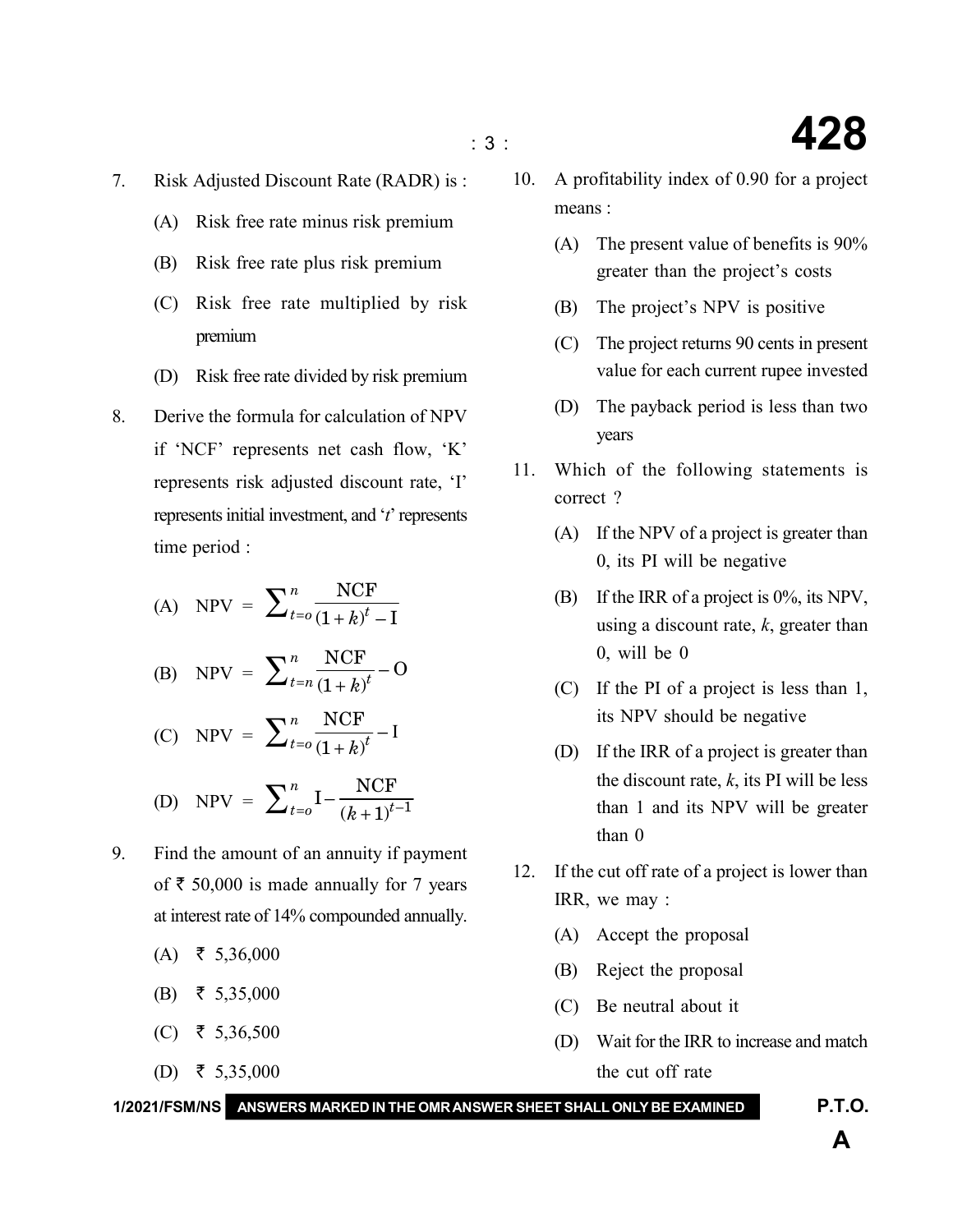### **428**  $\qquad \qquad \bullet$

- 13. The re-investment assumption in the case of IRR technique assumes :
	- (A) Cash flows can be re-invested at the project IRR
	- (B) Cash flows can be re-invested at the weighted cost of capital
	- (C) Cash flows can be re-invested at the marginal cost of capital
	- (D) None of the above
- 14. For a Project, the cost benefit ratio is equal to one, then :
	- (A) IRR will be greater than one
	- (B) IRR will be greater than discount rate
	- (C) IRR will be lesser than discount rate
	- (D) IRR will be equal to discount rate
- 15. In a capital budgeting decision, incremental cash flows mean :
	- (A) Cash flows which are increasing
	- (B) Cash flows occurring over a period of time
	- (C) Cash flows directly related to the project
	- (D) Difference between cash inflows and outflows for each and every expenditure

16. Shaktiman Inc. considering a project that requires  $\bar{\tau}$  4 Crore as initial investment. It is expected to generate annual after-tax cash flows of  $\bar{\tau}$  60 Lakh for 12 years. Shaktiman's weighted average cost of capital (WACC) is 14%. This project's net present value (NPV) and the approximate internal rate of return (IRR) are :

| <b>NPV</b>      | <b>IRR</b> |
|-----------------|------------|
| $(A)$ 60,40,000 | 10%        |
| $(B)$ 60,40,000 | 14%        |
| $(C)$ 62,10,000 | 14%        |
| (D) $62,10,000$ | 10%        |

- 17. Mohan Pizza Ltd. is considering purchasing of a Pizza Oven. The expected purchase price is  $\bar{\tau}$  2,70,000, expected annual revenues from the oven is  $\bar{\tau}$  1,50,000, and expected annual costs are ₹ 90,000, including ₹ 22,500 of depreciation. The investment has a payback period of approximately :
	- (A) 2.3 years
	- (B) 4.2 years
	- (C) 3.3 years
	- (D) 4.5 years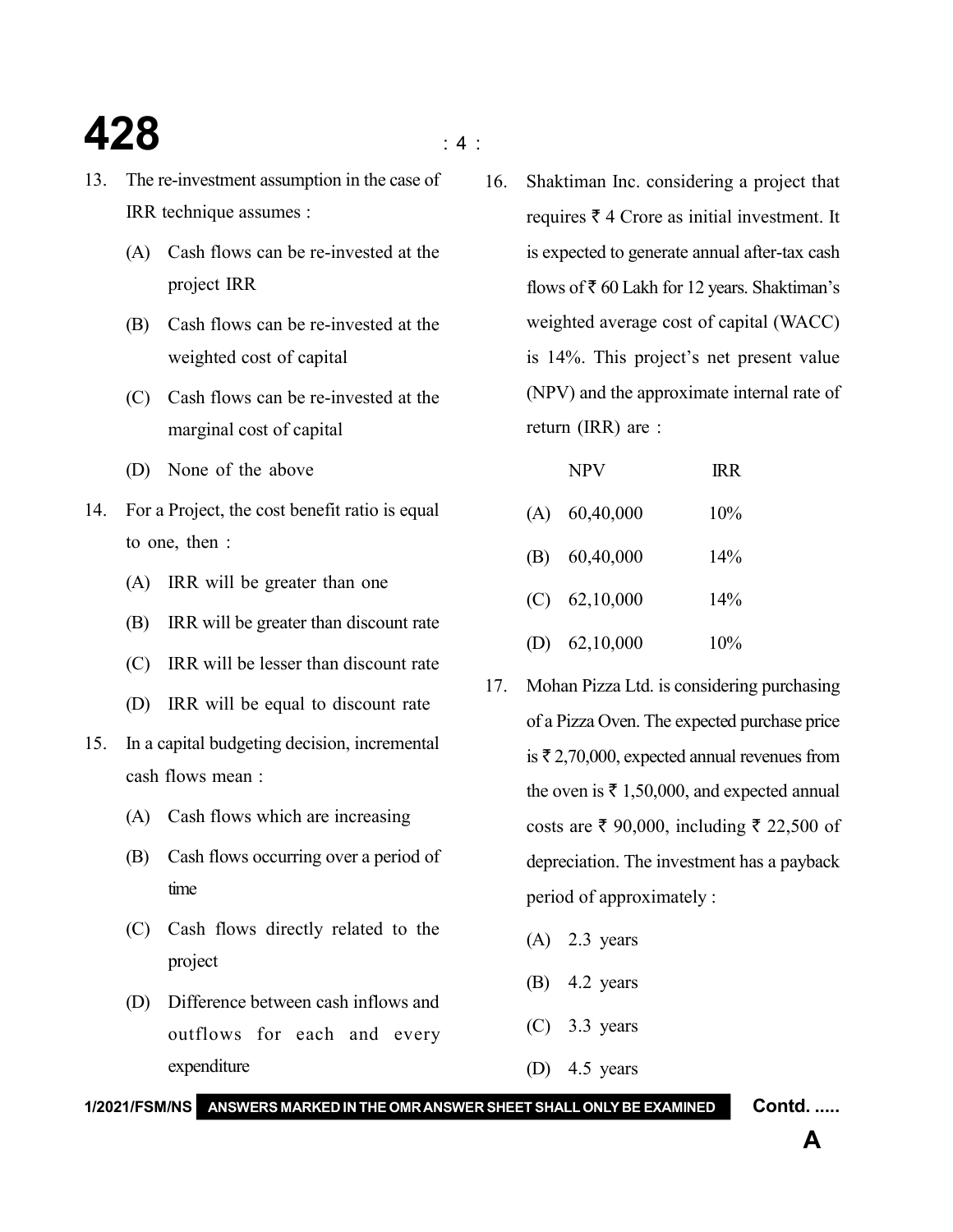- 18. A capital budgeting technique which does not require the computation of cost of capital for decision making purposes is,
	- (A) Net Present Value method
	- (B) Internal Rate of Return method
	- (C) Modified Internal Rate of Return method
	- (D) Pay back Period Method
- 19. When EBIT is higher than Financial Breakeven point, there would be :
	- (A) Positive Financial Leverage
	- (B) No Financial Leverage
	- (C) Higher Financial Leverage
	- (D) Nagative Financial Leverage
- 20. ................ of an organisation refers to the composition of its long-term funds and its capital structure.
	- (A) Capitalisation
	- (B) Over-capitalisation
	- (C) Under-capitalisation
	- (D) Market capitalization
- 21. A critical assumption of the net operating income (NOI) approach to valuation is :
	- (A) That debt and equity levels remain unchanged
	- (B) That dividends increase at a constant rate
	- (C) That  $k_0$  remains constant regardless of changes in leverage
	- (D) That interest expense and taxes are included in the calculation
- 22. Capital structure of ABC Ltd. consists of equity share capital  $\bar{\tau}$  1,00,000 (10000 share of  $\omega \, \bar{\mathbf{z}}$  10 each) and 8% debentures of  $\bar{\tau}$  50,000 & earnings before interest and tax is  $\bar{\tau}$  20,000. The degree of financial leverage is :
	- $(A) 1$
	- (B) 1.25
	- $(C)$  2
	- (D) 2.5
- 23. An EBIT-EPS indifference analysis chart is used for .......................
	- (A) Evaluating the effects of business risk on EPS
	- (B) Examining EPS results for alternative financing plans at varying EBIT levels
	- (C) Determining the impact of a change in sales on EBIT
	- (D) Showing the changes in EPS quality over time
- **1/2021/FSM/NS ANSWERS MARKED IN THE OMR ANSWER SHEET SHALL ONLY BE EXAMINED P.T.O.**

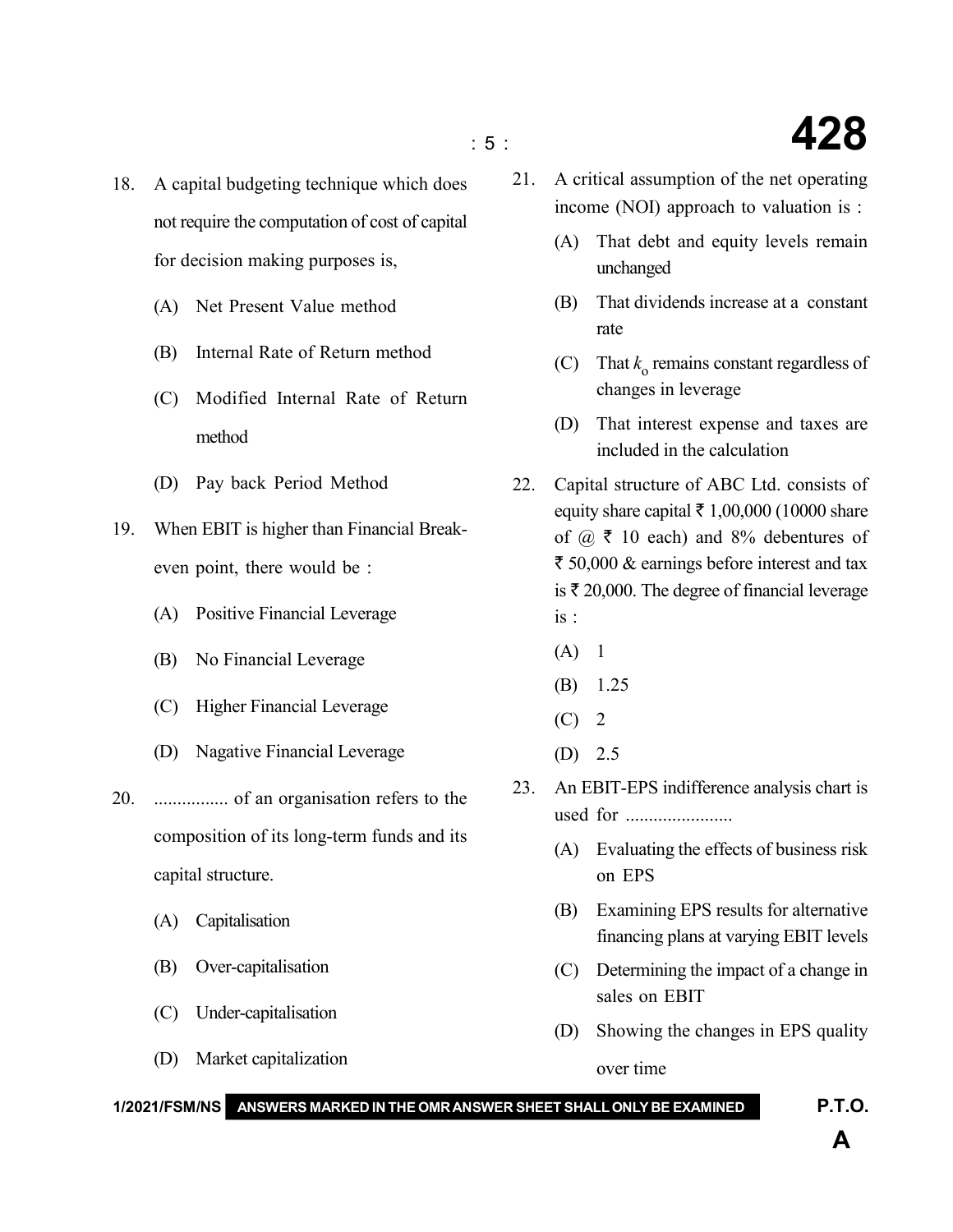## **428** is a set of  $\frac{1}{2}$

- 24. Degree of combined leverage is the fraction  $of$ .
	- (A) Percentage change in EBIT on Percentage change in Sales
	- (B) Percentage change in EPS on Percentage change in Sales
	- (C) Percentage change in Sales on Percentage change in EPS
	- (D) Percentage change in EPS on Percentage change in EBIT
- 25. From the following information, calculate combined leverage :

| <b>Sales</b>      | ₹ 20,00,000 |
|-------------------|-------------|
| Variable Cost     | $40\%$      |
| <b>Fixed Cost</b> | ₹ 10,00,000 |
| <b>Borrowings</b> | ₹ 10,00,000 |
|                   | @ 8% p.a.   |

- $(A)$  7
- (B) 0.9
- $(C)$  9
- (D) 10
- 26. The ................. is the percentage change in earnings per share that results from a percentage change in operating income.
	- (A) Degree of combined leverage
	- (B) Degree of financial leverage
	- (C) Break-even point
	- (D) Degree of operating leverage
- 27. Which kind of capital structure has a large proportion consisting of equity capital and retained earnings which have been ploughed back into the firm over a considerably large period of time :
	- (A) Pyramid shaped Capital structure
	- (B) Horizontal Capital Structure
	- (C) Vertical Capital Structure
	- (D) Inverted Pyramid shaped Capital **Structure**
- 28. Which is not the main function of specialised financial institutions established by the Central and State governments ?
	- (A) To grant loans for a longer period to industrial establishment
	- (B) To help the establishment of business units that require small amount of funds and have short gestation period
	- (C) To provide support for the speedy development of the economy in general and backward regions in particular
	- (D) To offer specialized services operating in the areas of promotion, project assistance, technical assistance services and training and development of entrepreneurs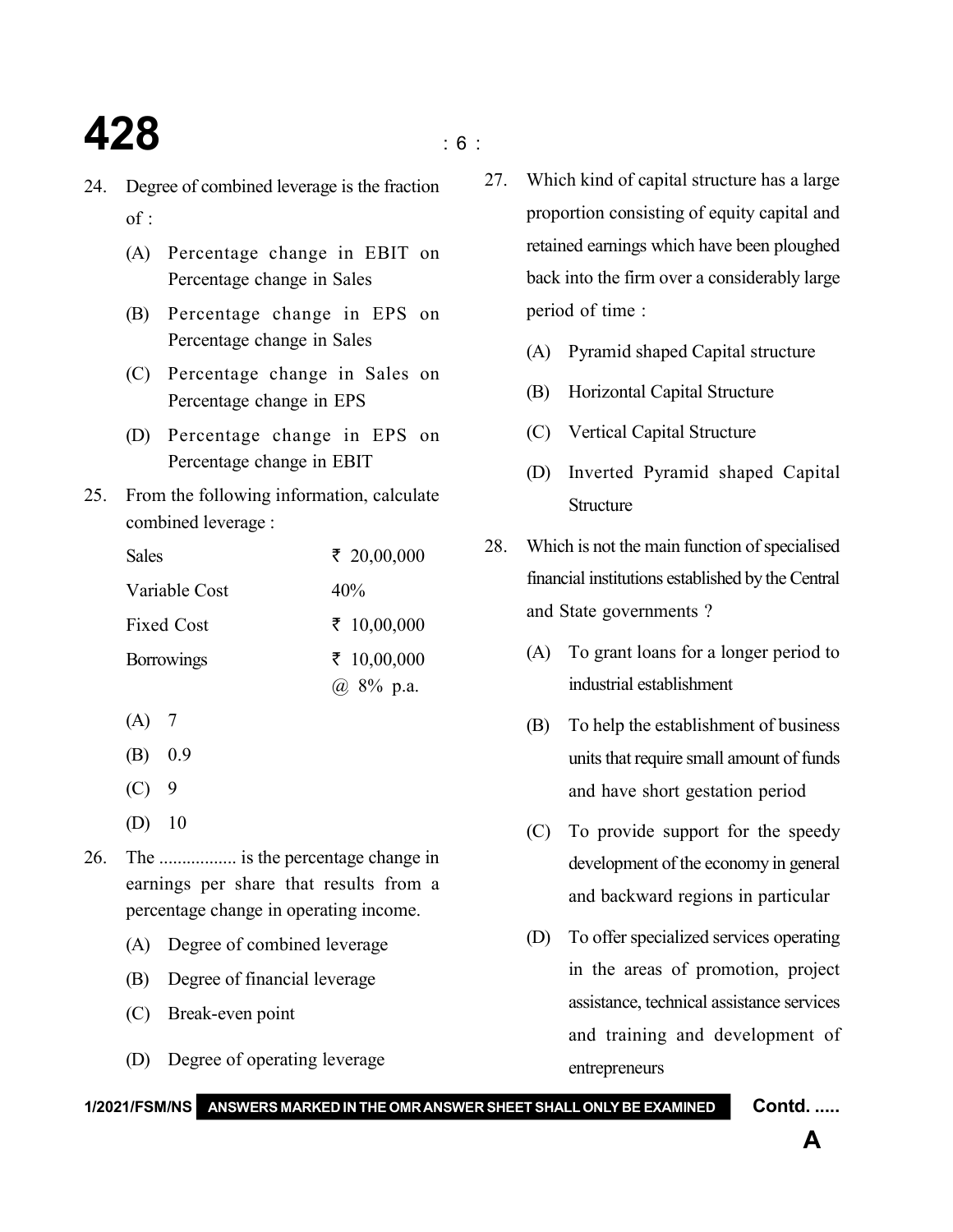- 29. PQR Ltd. has expected earnings at  $\bar{\tau}$  40 per share which is growing at 9% annually. Company follows fixed pay out ratio of 60%. The market price of its share is  $\bar{\tau}$  500. What is the current cost of equity ?
	- $(A)$  12%
	- (B) 12.8%
	- (C) 13.8%
	- (D)  $12.1\%$
- 30. Sachin Company has sales of  $\bar{\tau}$  75,00,000. Variable cost of  $\bar{\tau}$  45,00,000 and fixed cost of  $\bar{\tau}$  15,00,000. Operating leverage will be :
	- $(A) 1$
	- (B) 2
	- (C) 3
	- (D) 4
- 31. A company has issued 50,000 equity shares of  $\bar{\tau}$  100 each. Its current market price is  $\bar{\tau}$  90 per share and the current dividend is  $\bar{\tau}$  8 per share. The dividends are expected to grow at the rate of 10%.

Compute the cost of equity capital :

- $(A)$  14.07%
- (B) 18.78%
- (C) 19.78%
- (D) 9.78%
- 32. Shyamali Limited is currently financed with ₹ 5,00,000 of 10% Debenture and  $\bar{\tau}$  15,00,000 of Equity share. The equity share has a beta of 1.5, and the risk free rate is 6%, and the market risk premium is 4%. The tax rate is 20%. What is the WACC of Shyamali Limited ?
	- $(A)$  11%
	- (B) 12%
	- $(C)$  13%
	- (D) 10%
- 33. The cost of each component of a firm's capital structure multiplied by its weight in the capital structure is called :
	- (A) Marginal cost of capital
	- (B) The cost of debt
	- (C) Weighted average cost of capital
	- (D) Opportunity Cost
- 34. While calculating weighted average cost of capital which is not considered :
	- (A) Retained earnings
	- (B) Bank borrowings for working capital
	- (C) Cost of issue shares

**1/2021/FSM/NS ANSWERS MARKED IN THE OMR ANSWER SHEET SHALL ONLY BE EXAMINED P.T.O.**

(D) Weights are based on market value or on book value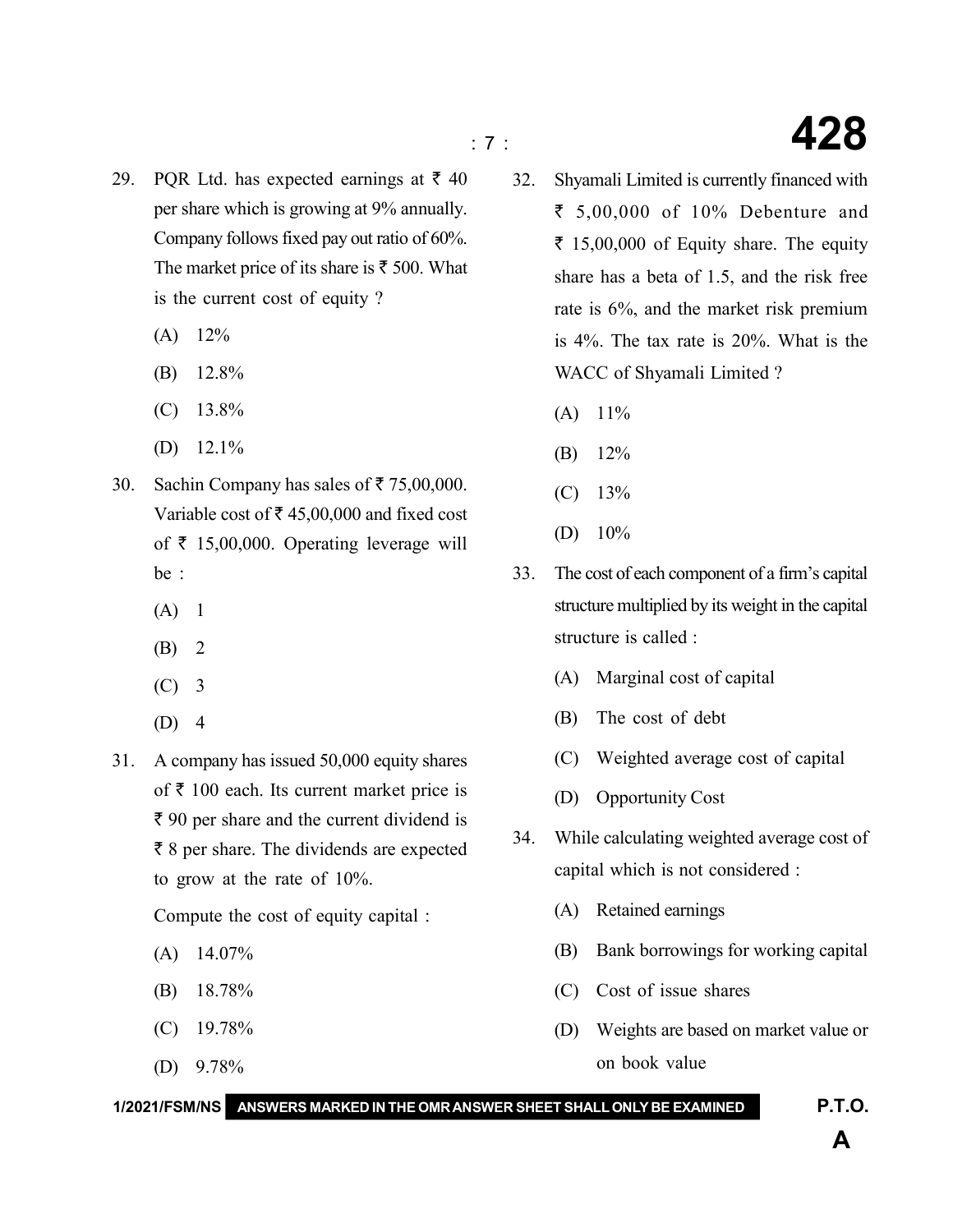#### **428** is a set of  $\mathbf{S}$

- 35. Venture capital means :
	- (A) equity funds from internal sources used to finance high-risk projects
	- (B) capital raised from issuing equity securities in order to retire debt securities
	- (C) financing for new firms which generally entails high levels of risk
	- (D) bank loans used to pay the start-up costs of a new firm
- 36. In Social Cost-Benefit Analysis, a project is analysed from the point of view of the benefit, if :
	- (A) It will generate for the society as a whole
	- (B) It will generate for a particular Company
	- (C) It will generate for a particular Industry
	- (D) It will generate for the customers

37. Which of the following statement is correct with respect to Gordon's model ?

- (A) When IRR is greater than cost of capital, the price per share increases and dividend pay-out decreases
- (B) When IRR is greater than cost of capital, the price per share decreases and dividend pay-out increases
- (C) When IRR is equal to cost of capital, the price per share increases and dividend pay-out decreases
- (D) When IRR is lower than cost of capital, the price per share increases and dividend pay-out decreases
- 38. What are the different options other than cash used for distributing profits to shareholders ?
	- (A) Bonus shares
	- (B) Stock split
	- (C) Stock dividend
- (D) All of the above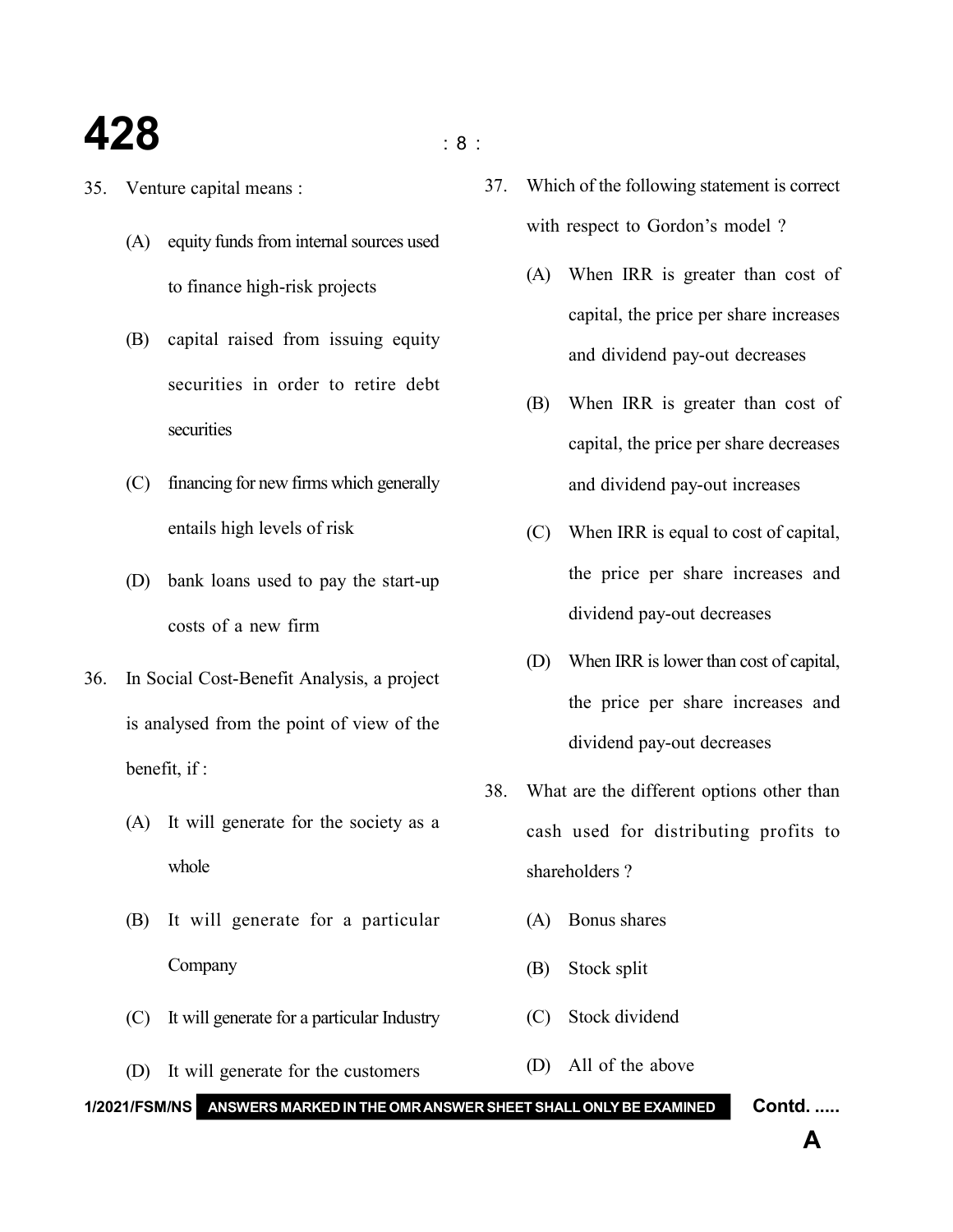- 39. According to the Walter's model, a firm should have 100% dividend pay-out ratio when :
	- $(A)$   $r = ke$
	- (B)  $r < ke$
	- (C)  $r > ke$
	- (D)  $g > ke$
- 40. Modigliani and Miller, recognizing that dividends do somehow affect stock prices, suggest that positive effects of dividend increases are attributable :
	- (A) Directly to the dividend policy
	- (B) Directly to the optimal capital structure
	- (C) Not to the informational content but to the consistency in the payment of dividends
	- (D) Not to the dividend itself but to the informational content of the dividends with respect to future earnings
- 41. A Company has 5,000 shares of  $\bar{\tau}$  100 each. The capitalisation rate is 12%. Income before tax is  $\bar{\tau}$  2,00,000. Tax rate is 30%. Dividend pay-out ratio is 50%. Find Market Price Per Share (MPS) at the end of the current year based on MM approach if dividend is paid.
	- $(A)$   $\bar{z}$  101
	- (B) ₹ 100
	- $(C)$  ₹ 99
	- (D) ₹ 98

42. PQR company earns  $\bar{\tau}$  10 per share, is capitalised at a rate of 10 per cent and has a rate of return on investment of 20 percent. If dividend payout ratio is 50%, what should be the price per share, according to Walter's model ?

- $(A)$  ₹ 200
- (B) ₹ 150
- (C) ₹ 125
- (D) ₹ 225
- 43. When the firm does not pay out fixed dividend regularly, the dividend policy is known as :
	- (A) Irregular
	- (B) Regular
	- (C) No immediate
	- (D) Liberal
- 44. What do you understand by the term 'factoring' with respect to management of accounts receivable ?
	- (A) Use of accounts receivables as prime collateral for a secured loan
	- (B) Pledging of accounts receivables to a lender
	- (C) Outright sale of accounts receivables to a financial agency
	- (D) Encashing accounts receivable before closure of accounts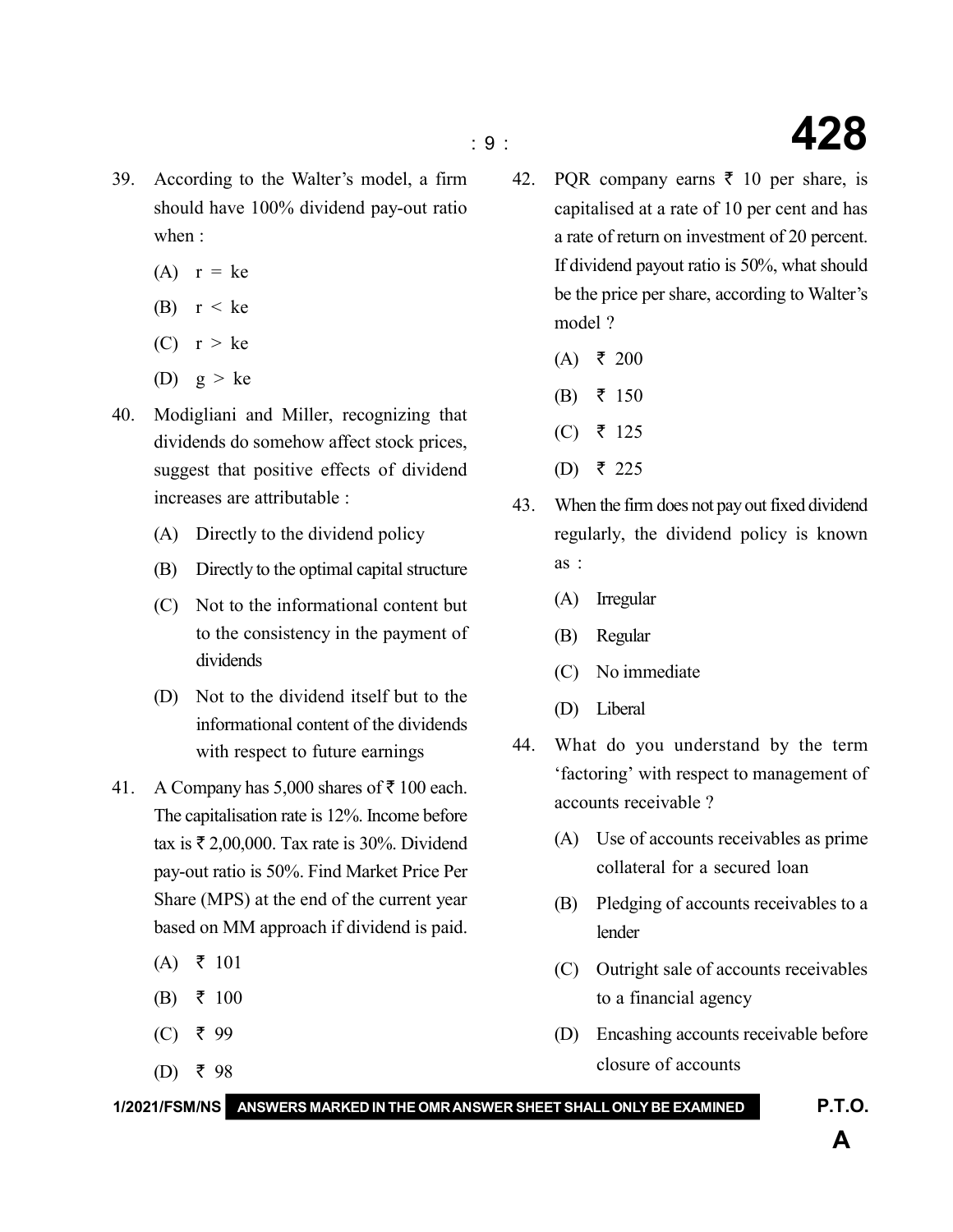# **428**  $\qquad \qquad$  : 10 :

45. Calculate maximum permissible bank finance (MPBF) as per first method suggested by the Tandon Committee, from the information given below :

| Particulars                       | Amount $(\bar{\mathbf{\zeta}})$ lakhs) |
|-----------------------------------|----------------------------------------|
| Creditors                         | 150                                    |
| Other current liabilities         | 50                                     |
| Debenture                         | 400                                    |
| Finished goods                    | 500                                    |
| Receivables                       | 150                                    |
| Other current assets              | 150                                    |
| (A) ₹ 150 Lakhs                   |                                        |
| (B) ₹ 200 Lakhs                   |                                        |
| (C) ₹ 350 Lakhs                   |                                        |
| $\bar{\epsilon}$ 450 Lakhs<br>(D) |                                        |

- 46. Credit term '4/20 net 90' means :
	- (A) 0.40% discount will be granted if the customer pays within 90 days
	- (B) 20% discount will be granted if the customer pays within 4 days, and if he does not avail the offer he must make payment within 90 days
	- (C) Net 90% discount will be granted if the customer pays 4 times the amount due within 20 days
	- (D) 4% discount will be granted if the customer pays within 20 days, otherwise he must make payment within 90 days
- 47. According to William J. Baumol's economic order quantity model with respect to cash management, optimum cash level is that level of cash where :
	- (A) Carrying costs are maximum and transactions costs are minimum
	- (B) Carrying costs and transactions costs are minimum
	- (C) Carrying costs and transactions costs are maximum
	- (D) Carrying costs are minimum and transactions costs are maximum
- 48. Determine the economic order quantity from the following figures :
	- (*i*) Annual requirement of inventory 1,00,000 units
	- (*ii*) Cost per unit (other than carrying and ordering cost) ₹ 20
	- (*iii*) Carrying cost are likely to be 10% per year
	- (*iv*) Cost of placing order  $\bar{\tau}$  1,000 per order
	- (A) 10,000 Units
	- (B) 1,000 Units
	- (C) 2,000 Units
	- (D) 5,000 Units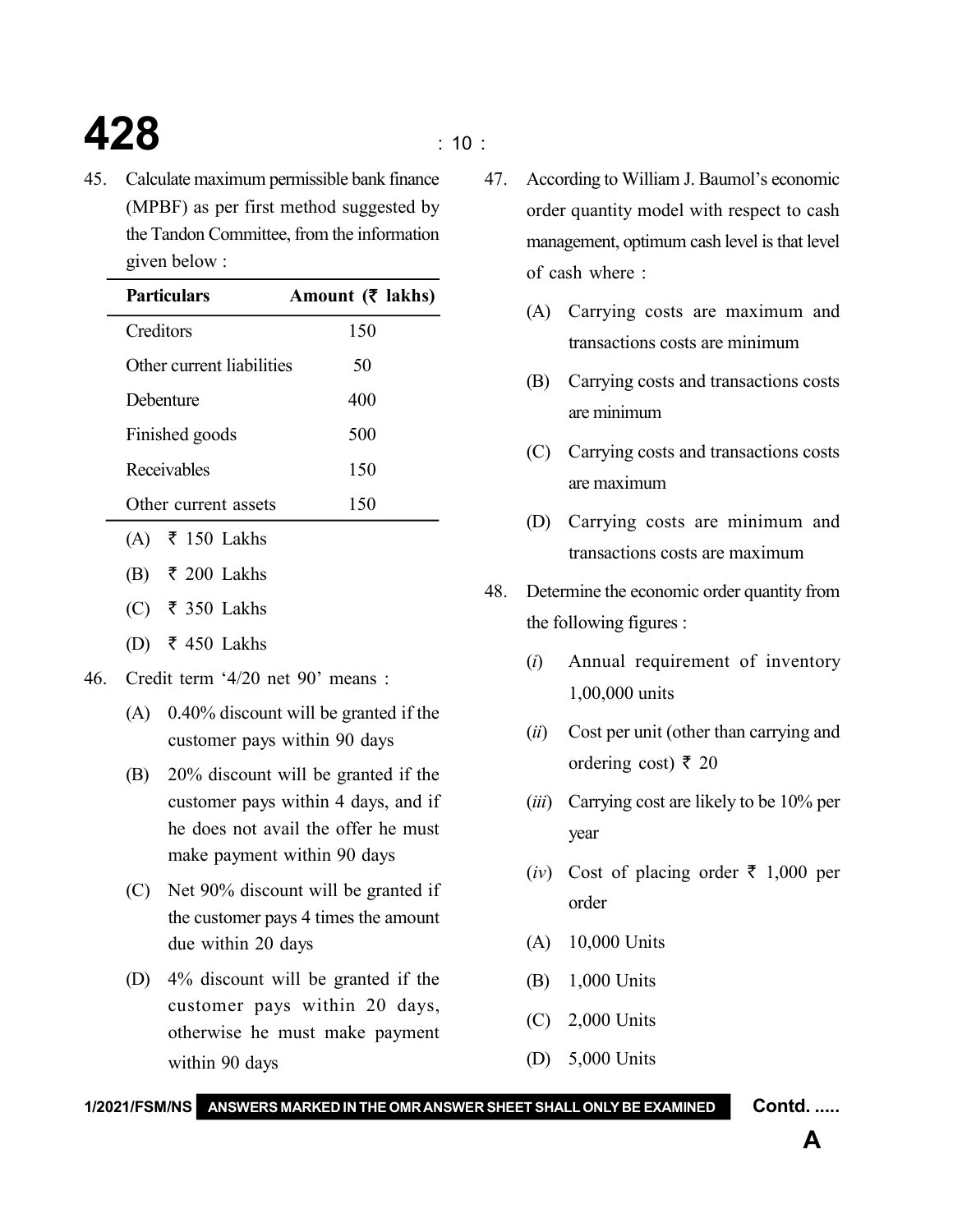- 49. Net Operating Cycle (NOC) can be defined as sum of :
	- (A) Raw Material, W.I.P. and Finished Goods Conversion period
	- (B) Raw Material, W.I.P., Finished Goods and Receivables Conversion period
	- (C) Inventory Plus Receivables Conversion period minus Deferral period
	- (D) None of the above
- 50. Net working capital is equal to :
	- (A) Fixed Assets–Current Assets
	- (B) Current Assets–Current Liabilities
	- (C) Current Assets–Cash
	- (D) Long Term Loans–Short Term Loans
- 51. The intercept of Security Market Line (SML) on the Y Axis is ...................
	- (A) Risk Free Return
	- (B) Risk Premium
	- (C) Market Return
	- (D) Beta  $(\beta)$
- 52. In ..............., the future earning capacity is predicted with the help of accounting ratios.
	- (A) Technical Analysis
	- (B) Industry Analysis
	- (C) Economic Analysis
	- (D) Company Analysis
- 53. Beta of the Market portfolio generally is :
	- (A) Zero
	- (B) 1
	- $(C)$  2
	- (D) Negative
- 54. The main aim of portfolio is to reduce .......... by diversification.
	- (A) Risk
	- (B) Profit
	- (C) Cash flow
	- (D) Borrowing Fund
- 55. Suppose two portfolios have the same average return, the same standard deviation of returns, but portfolio A has a higher beta than portfolio B. According to the Sharpe measure, the performance of portfolio A.
	- (A) Is the same as the performance of portfolio B
	- (B) Is better than the performance of portfolio B
	- (C) Is poorer than the performance of portfolio B
	- (D) Cannot be measured

**1/2021/FSM/NS ANSWERS MARKED IN THE OMR ANSWER SHEET SHALL ONLY BE EXAMINED P.T.O.**

### : 11 : **428**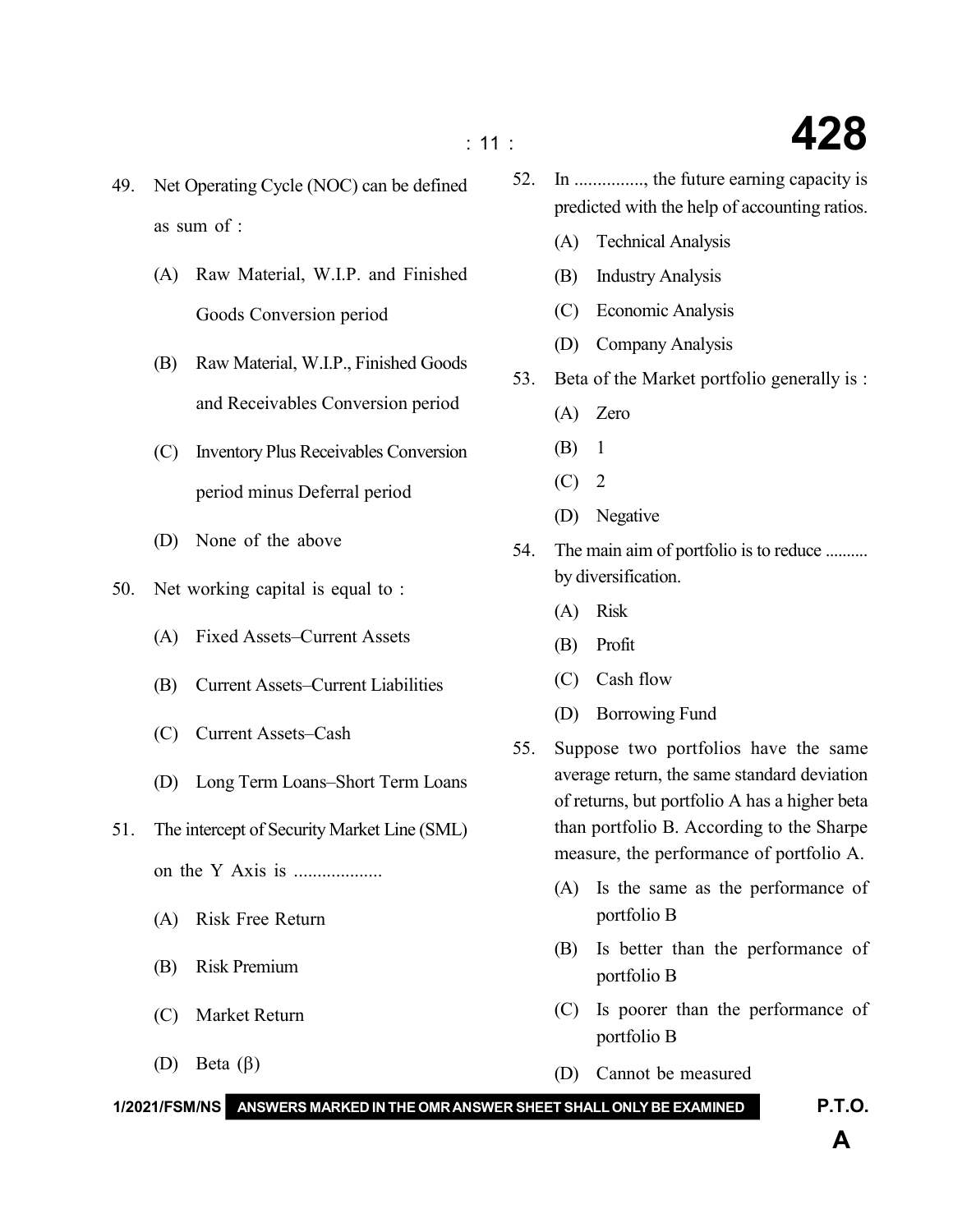## **428**  $\qquad \qquad$  12 :

- 56. Anubhav is planning to purchase a share that has a beta coefficient of 0.95. He estimates the expected market return to be 12% while T-Bills yield 7%. What rate should he expect and require on the stock according to be SML (Security Market Line) ?
	- $(A)$  11.33%
	- (B) 12.67%
	- (C) 12.33%
	- (D) 11.75%
- 57. Tansen Ltd. has a beta of 0.80. If the expected market return is 21.50 and the risk free rate of return is 9.50%. Using CAPM mode to calculate the appropriate required rate of return :
	- $(A)$  19.10%
	- (B) 20.10%
	- (C) 20.30%
	- (D) 22.00%
- 58. Which of the following is most closely associated with the terms 'primary trend,' 'intermediate trend,' and 'short-term trend' ?
	- (A) Trend line
	- (B) Dow Theory
	- (C) Candlestick chart
	- (D) Bar chart

- 59. Bar chart is used to illustrate :
	- (A) High, low and closing stock price on a daily basis
	- (B) Reversal in the direction of stock prices without consideration of time
	- (C) High, low, opening and closing price on a daily basis
	- (D) The candlestick line
- 60. Which of the following is not a basic principle of the Dow Theory ?
	- (A) A bear market is established when the Dow Jones Industrial Average is moving down
	- (B) There is usually a positive relationship between a trend and the volume of shares traded
	- (C) The financial market has three distinct types of movements : the primary trend, the intemediate trend, and short-term trends
	- (D) The intermediate trend has duration of three weeks to six months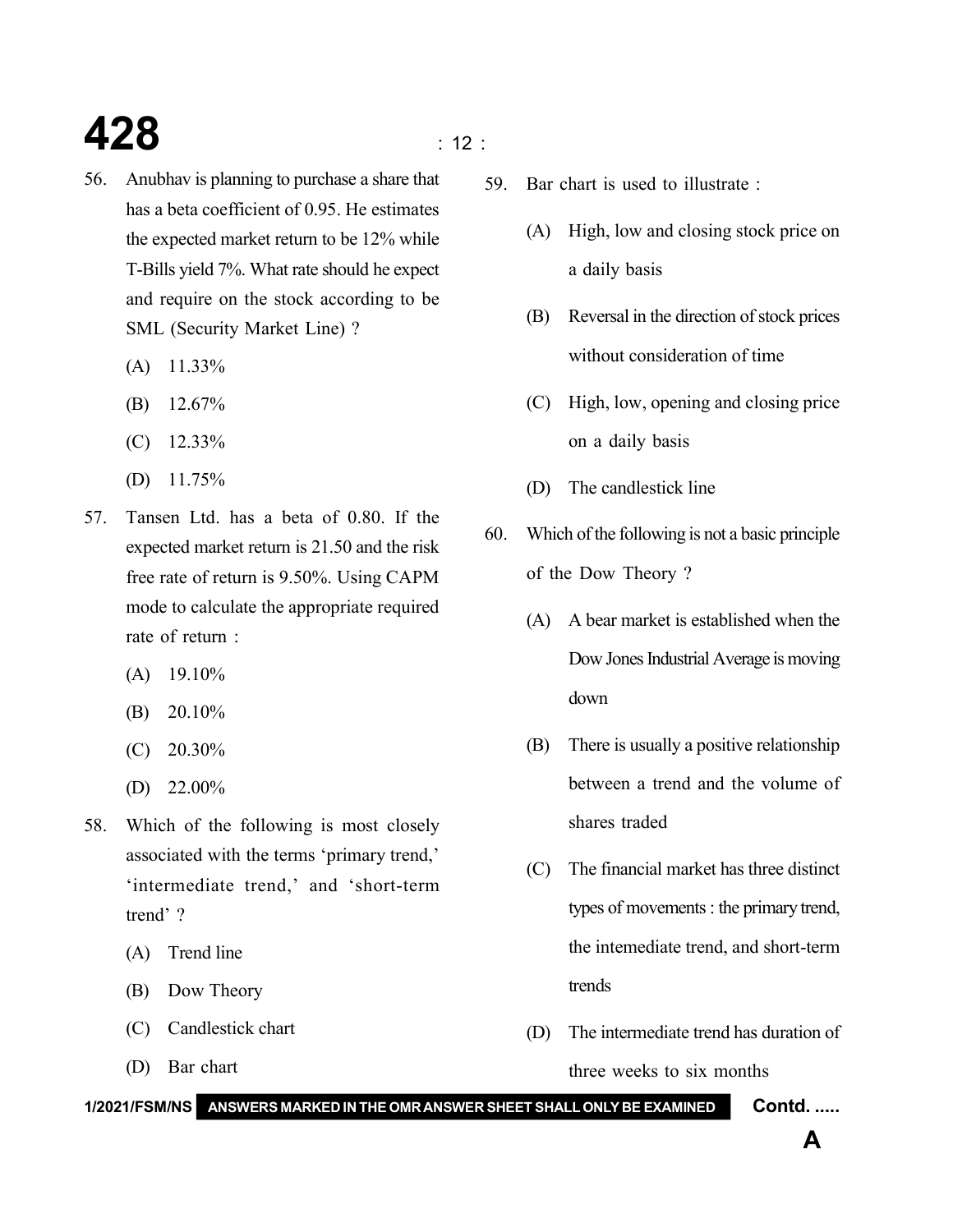#### : 13 : **428**

#### **PART—II**

- 61. The first ever 14 principles of 'classical management theory' was shelled out by :
	- (A) George R Terry
	- (B) Henry Fayol
	- (C) Peter Drucker
	- (D) Harold Koontz
- 62. Which of the following is not a function of management ?
	- (A) Planning
	- (B) Staffing
	- (C) Co-operation
	- (D) Controlling
- 63. Planning process begins with :
	- (A) Establishment of objectives
	- (B) Generating alternatives
	- (C) Selecting alternatives
	- (D) Resource allocation
- 64. The framework within which managerial and operating tasks are performed is called :
	- (A) Staffing
	- (B) Organisation structure
	- (C) Job design
	- (D) Departmentation (D) Strategy

65. An efficient control system helps to :

- (A) Accomplish organizational objectives
- (B) Boost employees' morale
- (C) Judge accuracy of standards
- (D) All of the above
- 66. Which one of the following is not part of
	- the Porter's Five Forces model ?
	- (A) Rivalry among shareholders
	- (B) Bargaining power of suppliers
	- (C) Rivalry among present competitors
	- (D) Bargaining power of buyers
- 67. The fundamental purpose for the existence

of any organization is described by its :

- (A) Visions
- (B) Mission
- (C) Objective
- **1/2021/FSM/NS ANSWERS MARKED IN THE OMR ANSWER SHEET SHALL ONLY BE EXAMINED P.T.O.**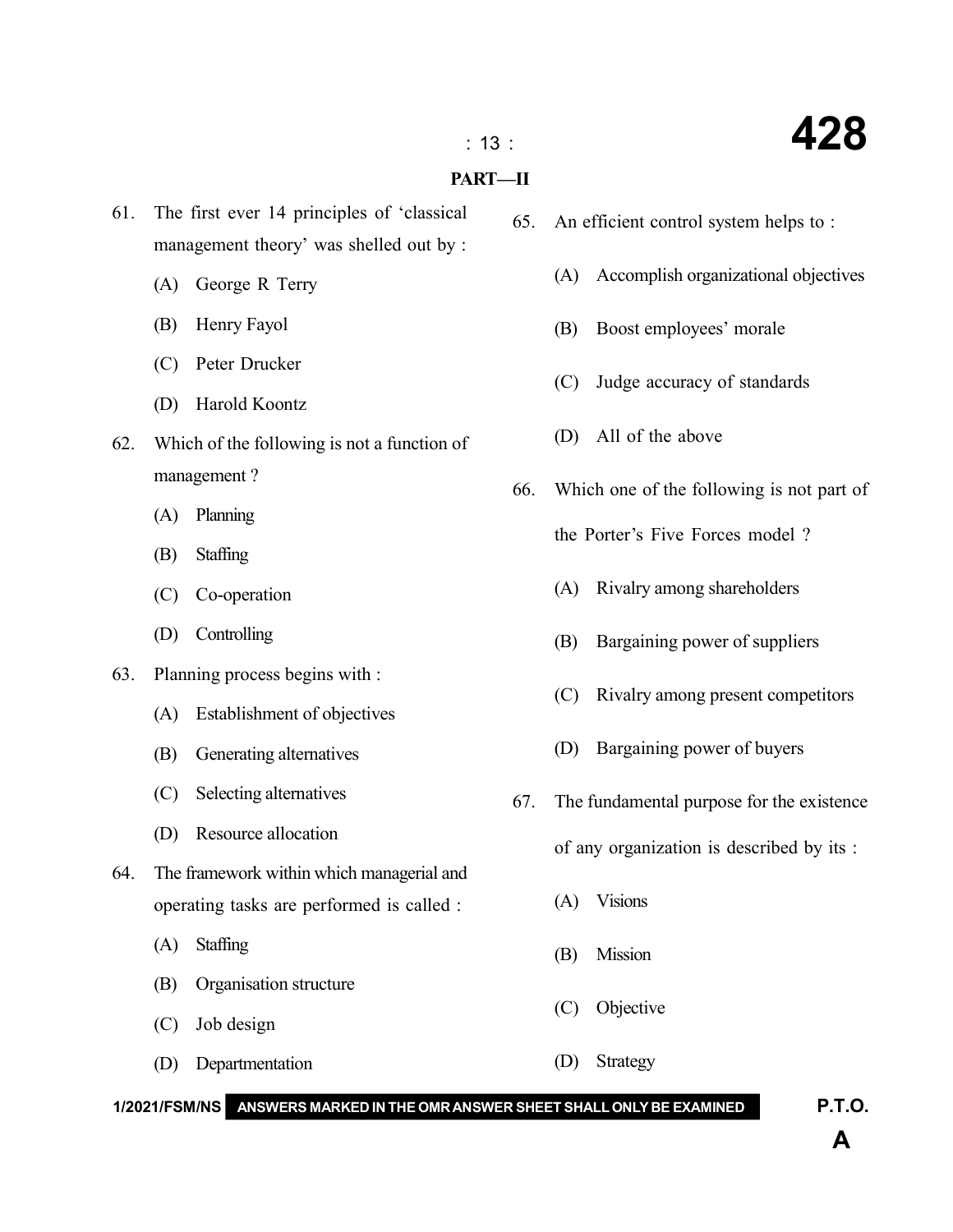## **428**  $\frac{1}{4}$

- 68. Which of the following is not considered as a major elements of the strategic management process ?
	- (A) Environmental Scanning
	- (B) Implementing strategy
	- (C) Evaluating strategy
	- (D) Assigning administrative tasks
- 69. Which of the following is a part of Macro Business environment ?
	- (A) Suppliers
	- (B) Customers
	- (C) Competitors
	- (D) Technology
- 70. Threat to New Entrants to the industry is very low when :
	- (A) Smaller capital is required to make an entry
	- (B) Existing firms do not have strong brand value
	- (C) There is no or little government regulation
	- (D) Customer switching costs are high
- 71. Rivalry among competitors in an industry is NOT intensed when :
	- (A) There are several competitors
	- (B) High customer loyalty is existing
	- (C) Exit barriers are high
	- (D) Products can be easily substituted
- 72. Which strategy is about how to compete successfully in particular markets ?
	- (A) Business-level strategy
	- (B) Corporate-level strategy
	- (C) Alliance-based strategy
	- (D) Operational-level strategy
- 73. What is the key benefit of identifying the organisation's SBUs ?
	- (A) It helps the development of businesslevel stategies
	- (B) It makes financial control easier
	- (C) It prevents a focus solely on marketbased criteria
	- (D) It decreases the complexity of the organisation's structures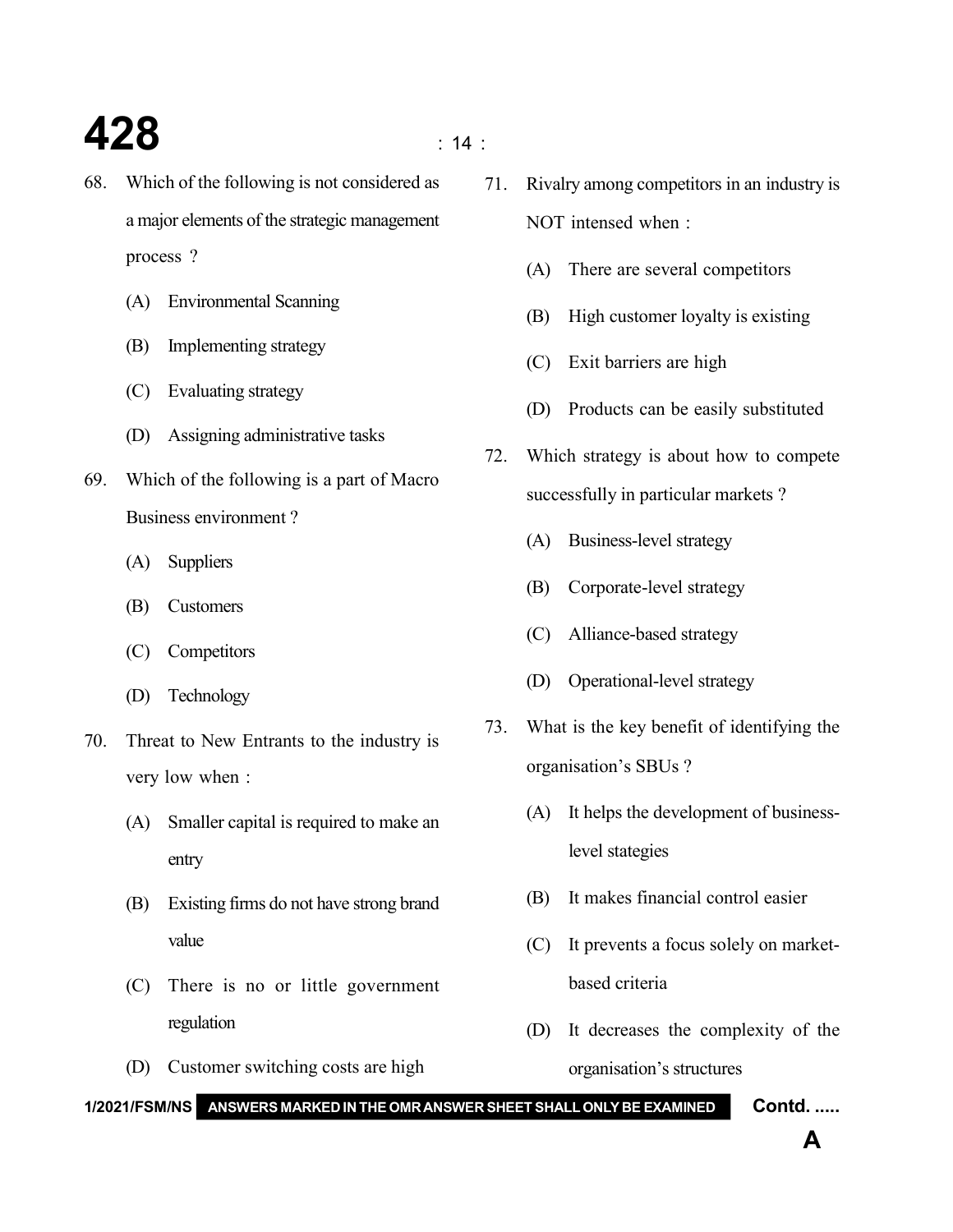- 74. Select the incorrect statement regarding Business Strategy/Corporate Strategy :
	- (A) Business Strategy can be viewed as the strategy designed by the business managers to improvise the overall performance of the firm
	- (B) Corporate Strategy is the one expressed in the mission statement of the company, which describes the business type and ultimate goal of the organization
	- (C) The nature of business strategy is executive and governing, whereas the corporate strategy is deterministic and legislative
	- (D) Business strategy is a long term strategy; corporate strategy is a short term one
- 75. Strategic Marketing answers three 'W's except :
	- (A) Which markets to compete in ?
	- (B) Where to bargain for purchase ?
	- (C) What is the basis of the firm's competitive ?
	- (D) When to compete ?
- 76. Which of the followings is not part of production strategies under Competitive Priorities ?
	- (A) Market segmentation strategy
	- (B) Price or cost strategy
	- (C) Quality strategy
	- (D) Delivery strategy
- 77. What strategy shall be used for the products classified as Dogs in BCG matrix ?
	- (A) New customer acquisition
	- (B) Divest
	- (C) Sales promotion
	- (D) Invest
- 78. Strategies that minimize weakness and avoid threats are represented by which cell of the TOWS Matrix ?
	- (A) The WT cell
	- (B) The WO cell
	- (C) The SO cell
- (D) The ST cell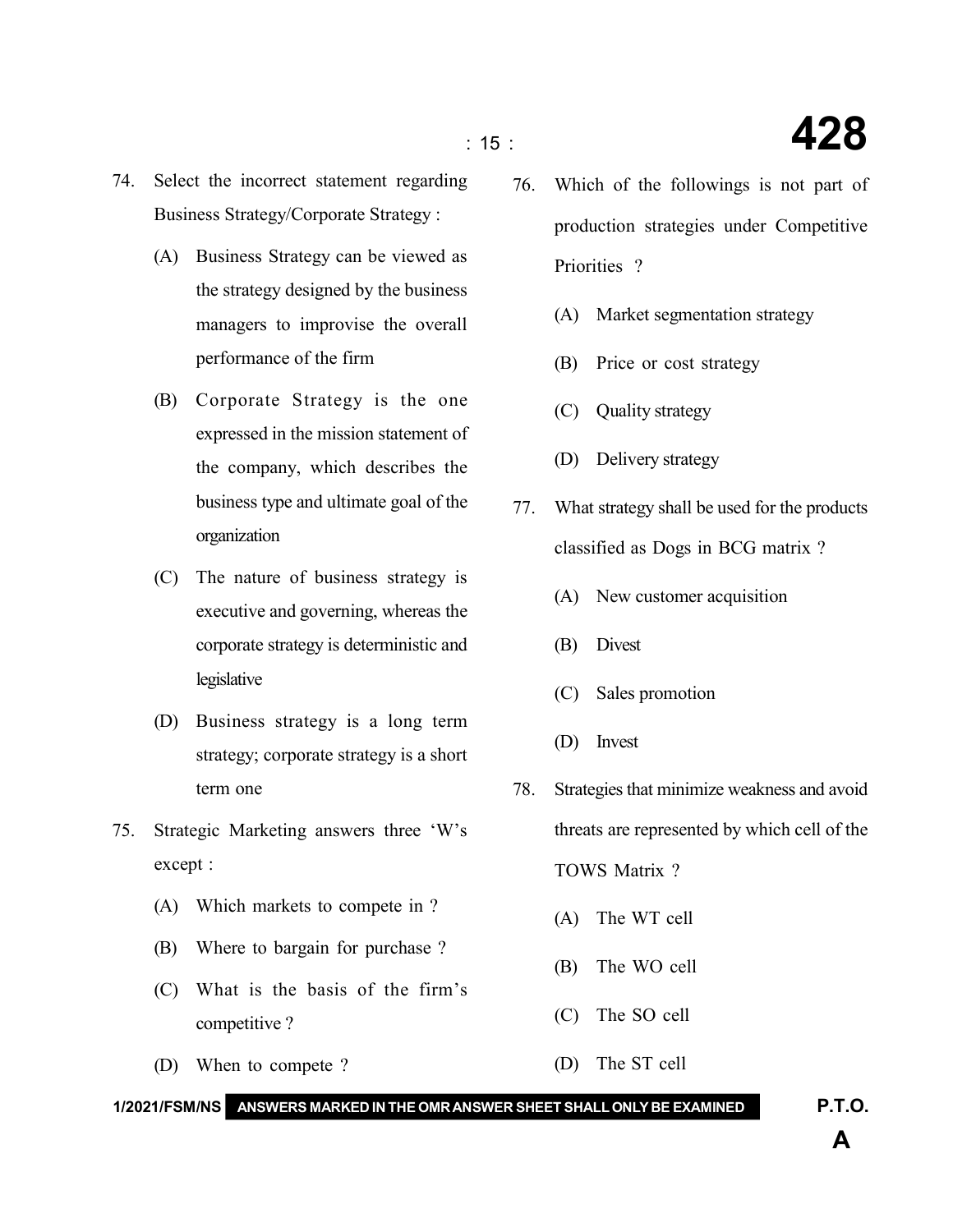## **428** is a set of  $\frac{1}{16}$  is a set of  $\frac{1}{16}$  is a set of  $\frac{1}{16}$  is a set of  $\frac{1}{16}$  is a set of  $\frac{1}{16}$  is a set of  $\frac{1}{16}$  is a set of  $\frac{1}{16}$  is a set of  $\frac{1}{16}$  is a set of  $\frac{1}{16}$  is a set

- 79. An organization that has a high market share position and competes in a low-growth industry is referred to as a .....................
	- (A) Dog
	- (B) Question Mark
	- (C) Star
	- (D) Cash Cows
- 80. 'Build,' 'Hold,' Harvest' and 'Divest' are the strategies explained by :
	- (A) Ansoff's Product Matrix Growth
	- (B) ADL matrix
	- (C) GE McKinsey Matrix
	- (D) BCG Matrix
- 81. The SWOT/TOWS analysis is a very simple yet valuable technique which aids in identifying opportunities and threats from an ............. enviroment, and analysing its .................... stengths and weakness.
	- (A) external; own
	- (B) own; own
	- (C) external; external
	- (D) own; external
- 82. In long run, when the growth rate slows down stars become :
	- (A) Question Marks
	- (B) Moon
	- (C) Dogs
	- (D) Cash Cows
- 83. GE Nine-cell Matrix is based on :
	- (A) Market growth rate and relative market share
	- (B) Market growth rate and business strength
	- (C) Market attractiveness and relative market share
	- (D) Market attractiveness and business strength
- 84. Which one of the following is NOT a level of diversification prescribed in Ansoff's matrix ?
	- (A) Diversification into related markets
	- (B) Conglomerate Diversification with new product
	- (C) Diversification into unrelated markets using existing resources
	- (D) Diversification into unrelated markets using new resources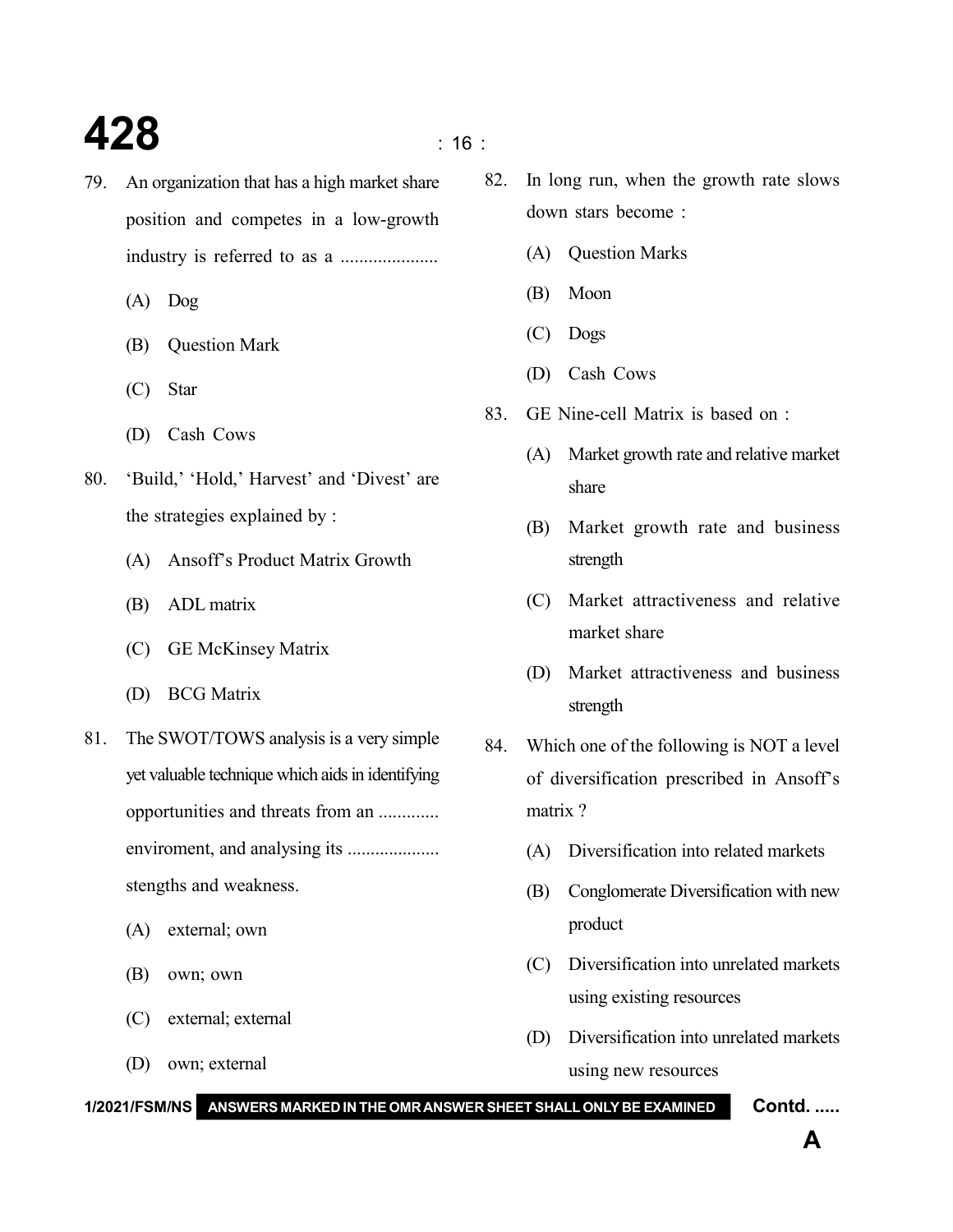- 85. According to Porter's generic strategy model, Mercedes-Benz C-Class could sell its cars as most expensive ones, is an example of :
	- (A) The Cost Leadership Strategy
	- (B) The Differentiation Strategy
	- (C) The Focus Strategy
	- (D) Combination Strategies
- 86. In Porter's Generic Strategies model, a focus strategy includes :
	- (A) Selling a high range of products
	- (B) Selling products that require less cost to produce
	- (C) Selling to premium customers
	- (D) Selling to a niche market
- 87. Which of the following is not correct related with reference to PERT ?
	- (A) Compels managers to plan their projects critically in considerable detail from beginning to the end and analyse all factors affecting the progress of the plan.
	- (B) Provides management a tool for forecasting the impact of schedule changes. The likely trouble spots are located early enough to take preventive measures or corrective actions
	- (C) A considerable amount of data may be presented in precise manner. The task relationships are presented graphically for easier evaluation
	- (D) The PERT time is based upon 5-way estimate and hence is the most objective time in the light of uncertainties and results in greater degree of accuracy in time forecasting

88. According to MCKINSEYS 7-S framework

change in strategy is implemented through

change in .............................

- (A) Systems
- (B) Style
- (C) Shared Values
- (D) Skills
- 89. The difference between strategy formulation

and strategy implementation is that :

- (A) Strategy is developed by Top Management Team and implemented by Managers
- (B) Strategy is created by a few but implemented by all
- (C) Strategy is customer centric and implementation is operations centric
- (D) All of the above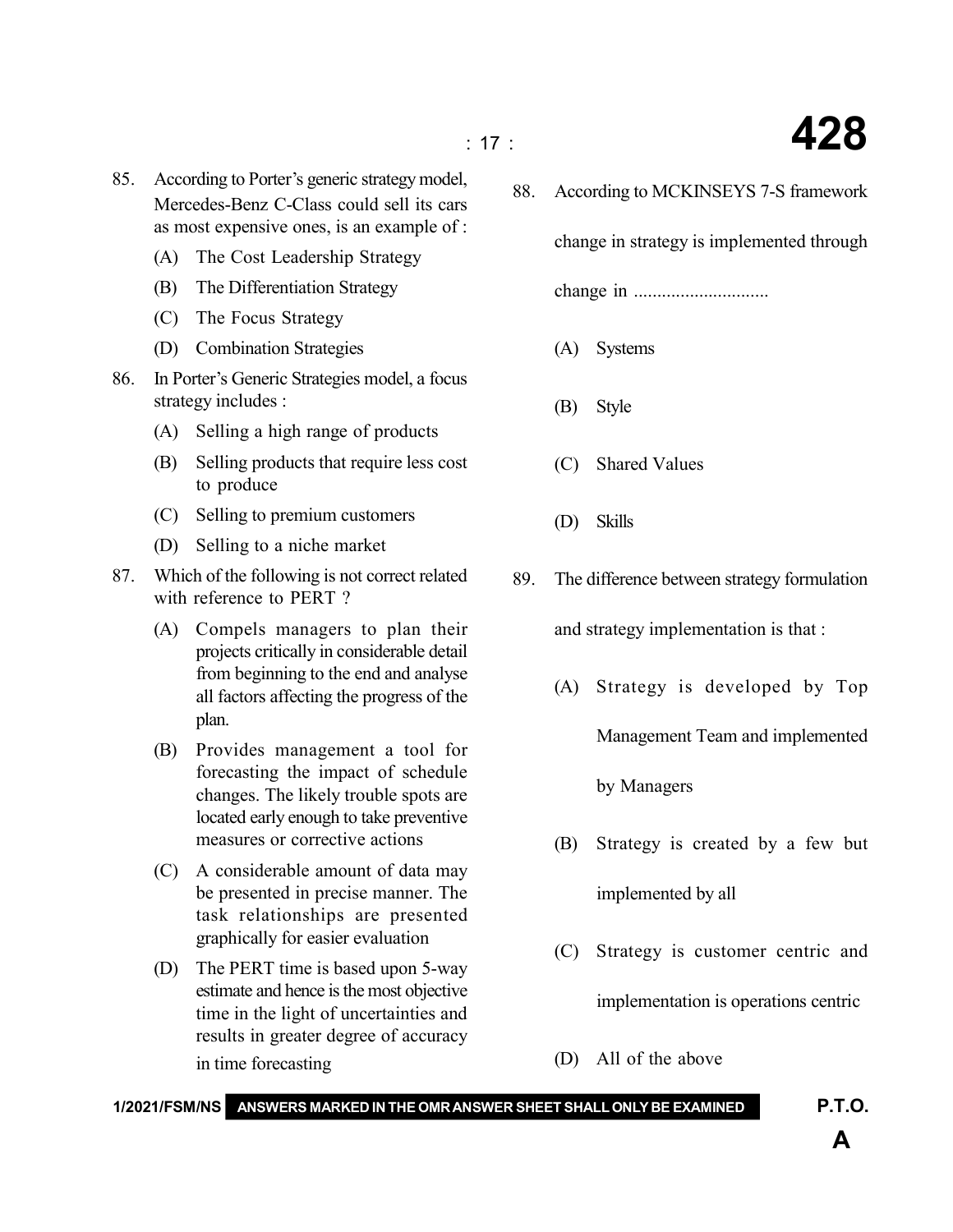#### **428**  $\qquad \qquad \overline{\qquad}$  : 18 :

- 90. Which of the following most suitably applies to the matrix structure ?
	- (A) It encourages empowerment which results in high morale and motivation adding to quality decisions and implementation
	- (B) It incurs extra costs since each division has its own set of functional departments
	- (C) It seeks to introduce specialist functional managers into organisations
	- (D) It allows the owner to control all aspects of the business
- 91. Which model is based on the premise that the organization is an open system and basic task of the manager is to facilitate the change in the organization ?
	- (A) Free Form Organisation
	- (B) The divisional structure
	- (C) Matrix Structure
	- (D) The functional structure
- 92. Which is not a correct element of strategic leadership ?
	- (A) It deals with vision keeping the mission insight and with effectiveness and results
	- (B) It emphasises on transformational aspects which leads to emergence of leaders in the organization
	- (C) It inspires and motivates people to work together with a common vision and purpose
	- (D) Strategic leadership has internal focus rather than external focus which helps the organization to relate with environment
- 93. Which strategic control techniques enables the organizations operating in a relatively unstable and turbulent environment in defining new strategic requirements and to cope with environmental realities ?
	- (A) Premise Control
	- (B) Strategic Leap Control
	- (C) Special Alert Control
	- (D) Strategic Momentum Control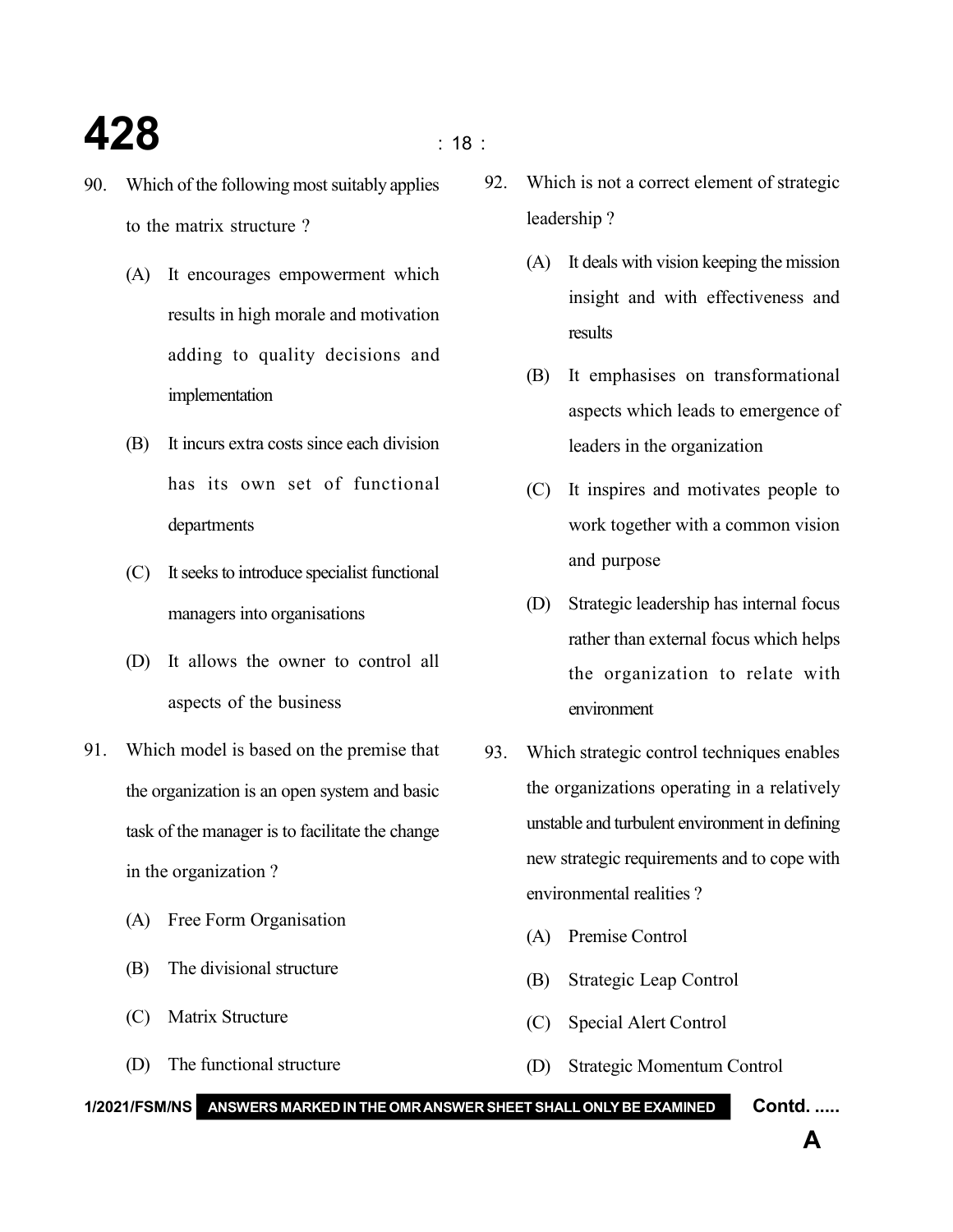- 94. Which of the following perspective is not a part of Balance Scorecard ?
	- (A) Financial Perspective
	- (B) Customer Perspective
	- (C) Learning and Growth Perspective
	- (D) Creditors Perspective
- 95. Business Process Reengineering mainly involves :
	- (A) Radical improvement of various measures of performance
	- (B) Fine-tuning of the production process
	- (C) Slight reduction in cost
	- (D) Recruitment of business process Engineers
- 96. Which is not a factor for a successful implementation of BPR as identified Al-Mashari and Zairi ?
	- (A) Change in management
	- (B) Management competencies
	- (C) Organizational structure
	- (D) Business network process
- 97. With reference to benchmarking, select the correct statement out of the following :
	- (A) Finding and implementing the best business
	- (B) Traditional controlling is also known as benchmarking
	- (C) The focus of benchmarking is to identify and eliminate non-value added activities
	- (D) Benchmarking deals only with medium size organisation
- 98. Which of the practice started by Ford Motor with a slogan of 'Quality is Job 1'?
	- (A) Total Quality Management
	- (B) Six Sigma
	- (C) Business Excellence Model
	- (D) Business Process Reengineering
- 99. In which Six Sigma, an individual should have a basic understanding of Six Sigma, statistical tools and DMAIC methodology ?
	- (A) Yellow Belt
	- (B) Green Belt
	- (C) Black Belt
	- (D) Master Black Belt
- 100. In 'DMAIC', with reference to Six Sigma D stands for :
	- (A) Direction
	- (B) Define
	- (C) Decision
	- (D) Dignity